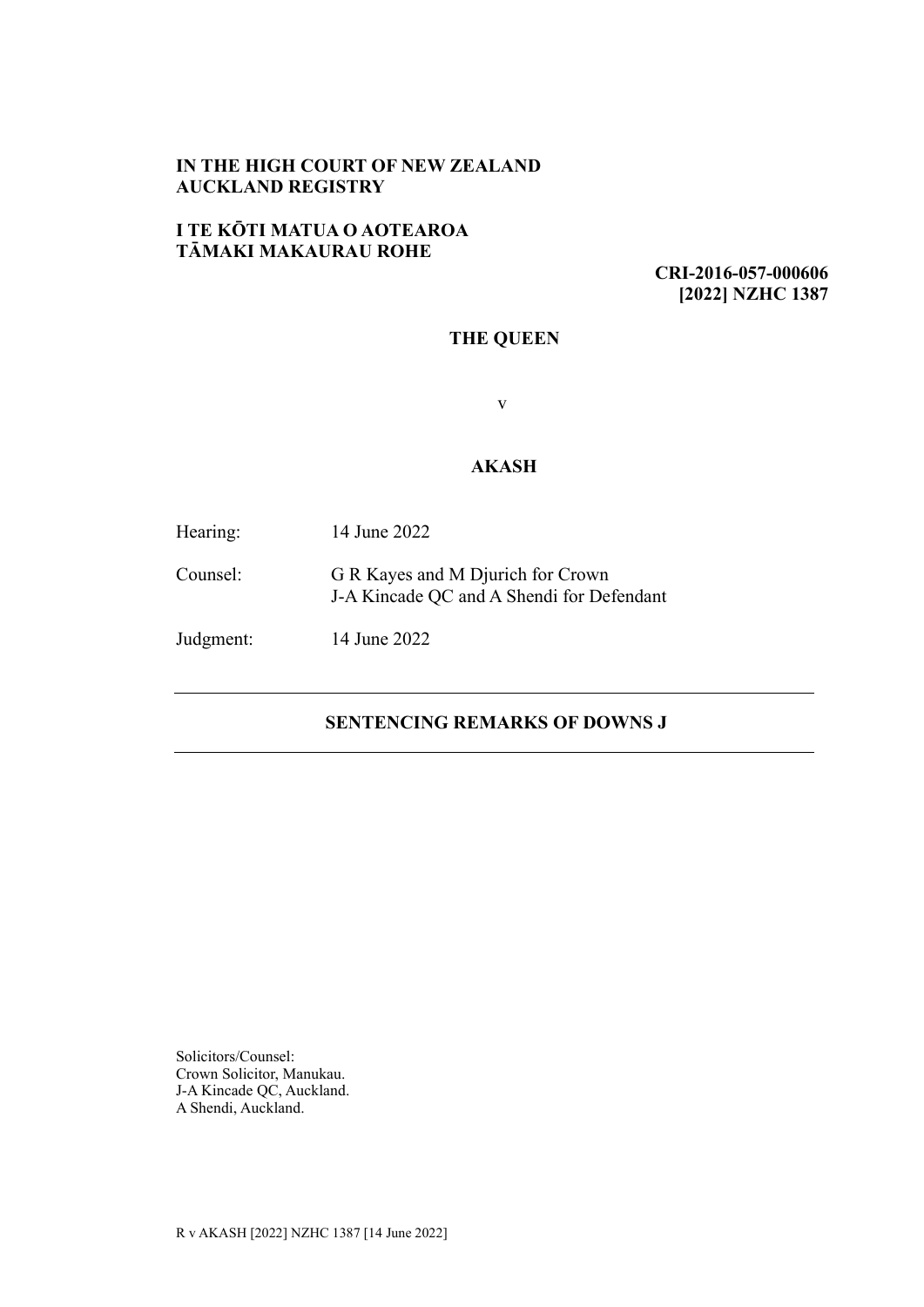#### **Introduction and background**

[1] Mr Akash, you appear for sentence for murdering Gurpreet Kaur, your pregnant girlfriend. You were found guilty by a jury at a trial at which I presided. It is common ground you must be imprisoned for life. The contentious issue is the time you must serve before you become eligible for parole. The law calls this a minimum period of imprisonment. This I set today.

[2] Your offending occurred 7 April 2016. You and the victim, Gurpreet Kaur, had been in a relationship for a year or so. You were then 24; she 22. Ms Kaur was between seven and 10 weeks pregnant to you, something she and you both knew.

[3] Your relationship with Ms Kaur was volatile. It was marred by your jealousy, insecurity and suspicions of infidelity. The situation was not helped by Ms Kaur's marriage of convenience to another, whom I call S. Ms Kaur married S in 2014 to help him stay in New Zealand. There is no evidence the relationship with S involved anything more than this.

[4] Before going further, I acknowledge the presence of Ms Kaur's mother and father, and Mr Akash's brother and also a member of the jury.

#### **The offending**

[5] I turn to the critical day. You collected Ms Kaur from the Manurewa train station at 8 am, 7 April 2016. You stopped for fuel at a service station in Papakura. Closed-circuit television imagery from the service station showed you striking, or at least attempting to strike, Ms Kaur to the stomach. You then drove to a home in Meremere. You there purchased methamphetamine from someone who regularly supplied you that drug.

[6] Sometime before 12.11 pm that day, you parked the car and killed Ms Kaur with a knife. You stabbed and cut her not fewer than 30 times while she was inside the car. I articulate the injuries because of their relevance to today's exercise: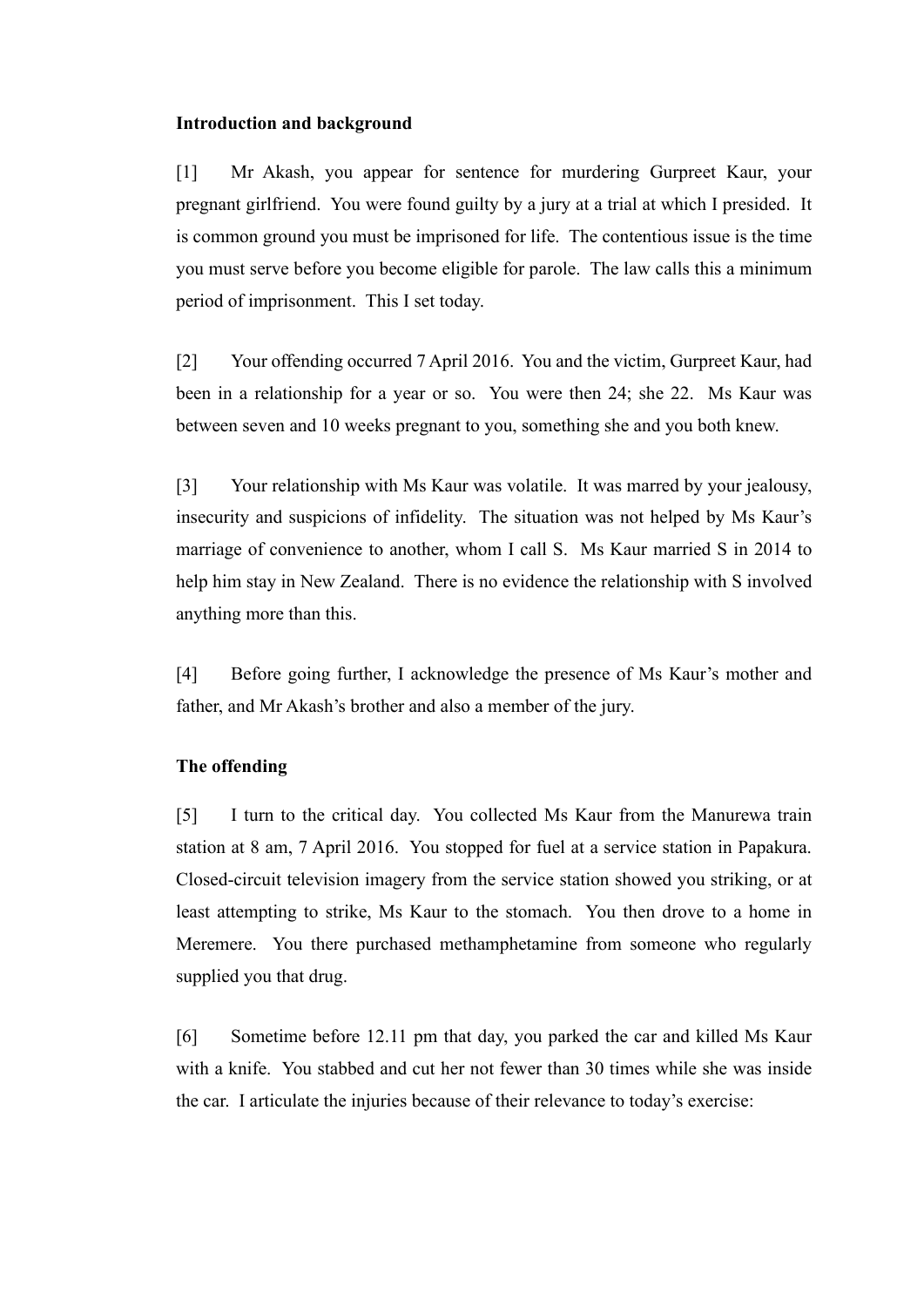- (a) You stabbed Ms Kaur to the left breast and twice to the right breast; each alone of those to the right could have caused death.
- (b) You twice stabbed Ms Kaur to the lower chest; each alone could have caused death.
- (c) You twice stabbed Ms Kaur to the abdomen. One of the abdomen wounds could have been fatal.
- (d) You stabbed her three times to the right flank.
- (e) You inflicted five wounds to her left temple, left jaw, left cheek and chin.
- (f) You inflicted six wounds to her neck; one injured the jugular vein. This alone could have been fatal.
- (g) You twice cut Ms Kaur's breasts.
- (h) You inflicted four cutting wounds to her shoulder and armpit.
- (i) You twice cut her left forearm and once cut her right index finger. These injuries were likely caused by Ms Kaur attempting to defend herself.

[7] You dumped Ms Kaur's body down a bank on Hampton Downs Road. You then travelled to a superette where, among other things, you bought a drink. You concealed the bloodstains on your jeans by wrapping your sweatshirt around them. You then travelled to Ōtāhuhu. Along the way you disposed of the knife, your mobile phone and Ms Kaur's phone. You then used Ms Kaur's bank card to withdraw \$230 in cash. You bought and changed into fresh clothes. You then took a taxi to a friend's home. There you concealed the bloody jeans and top. You spent the next three nights there.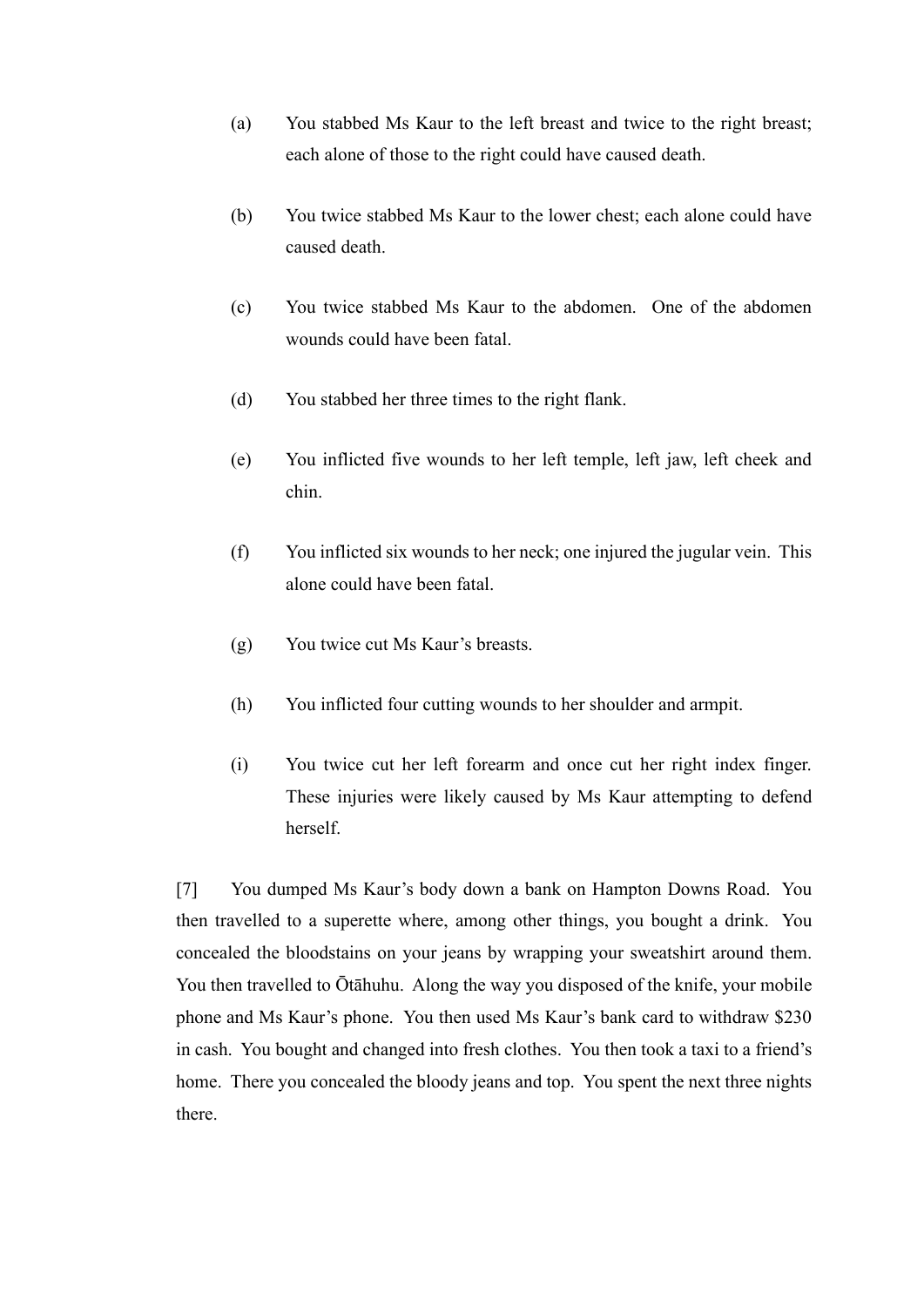#### *Events from arrest*

[8] You were arrested 10 April 2016. You were interviewed by Police on video three times. In the first you told them you did not know where Ms Kaur was. You said you left her alive and well on the afternoon of 7 April 2016. You then suggested your brother might have been involved in her disappearance. You maintained both propositions despite contrary evidence being drawn to your attention. That night you took the Police to where you had disposed of Ms Kaur's body.

[9] In a third interview the next day, you admitted to stabbing her twice, but suggested the remainder of her many injuries were self-inflicted. You said she committed suicide.

[10] You were charged with murder 11 April 2016. You pleaded guilty 17 August 2016. Palmer J sentenced you to life imprisonment with a minimum period of  $17$  $17$  years.<sup>1</sup> In 2017, you unsuccessfully challenged that sentence in the Court of Appeal.<sup>[2](#page-3-1)</sup>

[11] In 2020, you successfully challenged your conviction in that Court. The Court of Appeal concluded a defence of insanity might have been available in relation to Ms Kaur's death and that defence should be explored at trial.<sup>[3](#page-3-2)</sup> It was between 8 February and 1 March this year, at the jury trial at which I presided.

#### *Mental health*

[12] I now summarise the trial evidence in relation to your mental health. This, I stress, is a high-level summary only:

(a) In 2012, and while still in India, you spent three days in hospital for mental health difficulties following the death of a cousin with whom you were close.

<span id="page-3-1"></span><span id="page-3-0"></span><sup>&</sup>lt;sup>1</sup> *R v Akash* [2016] NZHC 2348.

<span id="page-3-2"></span><sup>&</sup>lt;sup>2</sup> *Akash v R* [2017] NZCA 122.

<sup>3</sup> *Akash v R* [2020] NZCA 590.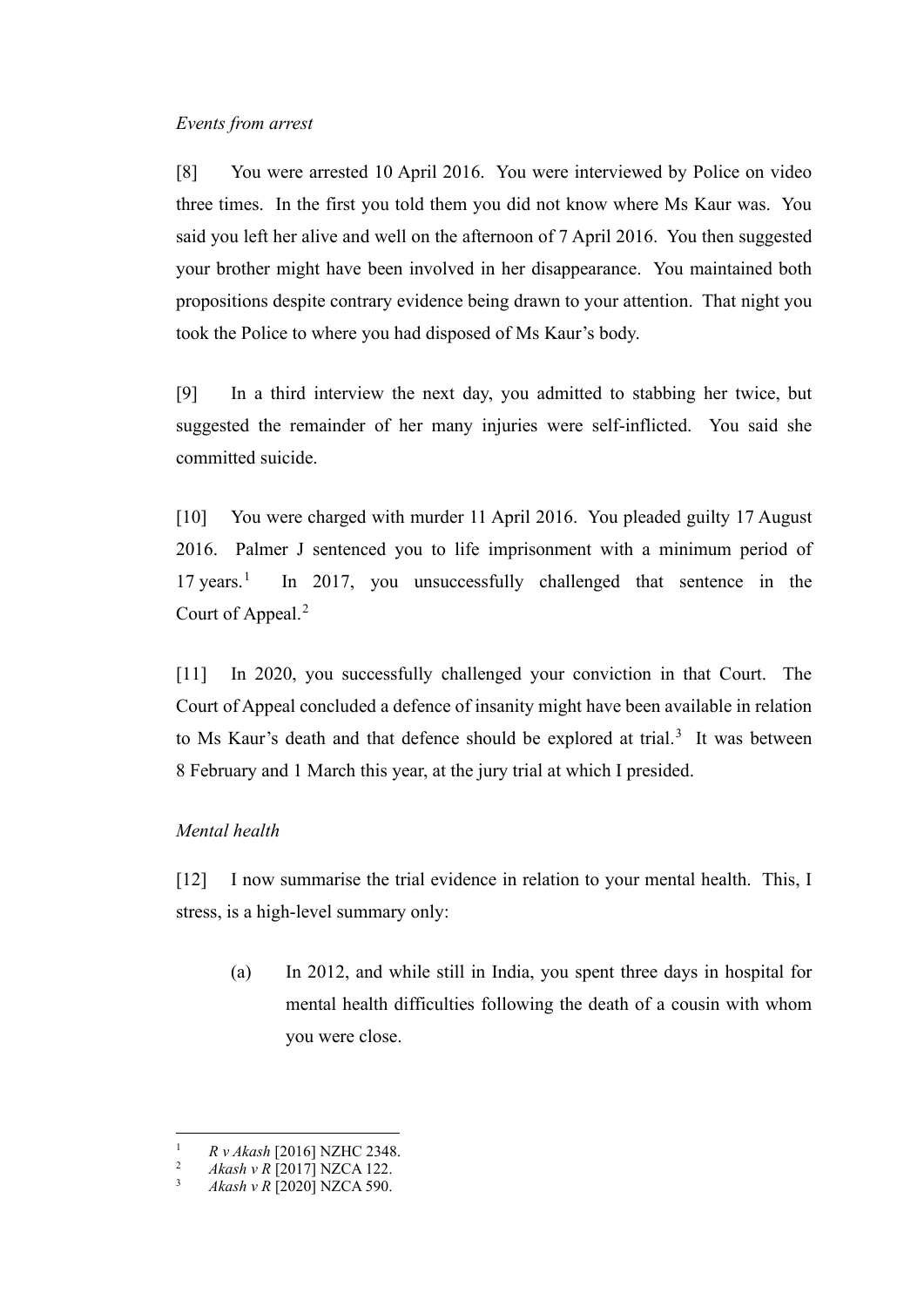- (b) Before coming to New Zealand October 2013, you were prescribed medication because you heard malevolent voices. This you stopped taking some time before the murder.
- (c) Several people, including some close to you, described noticeable changes in your behaviour and appearance from about March 2016 onwards; in other words, in the five or so weeks leading to the murder. For example, you complained about being followed, and about your phone and devices being hacked. You told your brother Ms Kaur had tried to take revenge on you; and had signalled to others following you. You also told him when you stabbed Ms Kaur, she began crying saying she did not want to die.
- (d) Dr Justin Barry-Walsh gave evidence on your behalf. He said you suffer schizophrenia and were experiencing delusions, including hallucinations, at or about the time of the offending. Dr Barry-Walsh said you had a disease of the mind when you killed Ms Kaur. On behalf of the Crown, Dr Peter Dean largely agreed with Dr Barry-Walsh on these aspects.
- (e) Dr Barry-Walsh considered some evidence supported the proposition you did not know killing Ms Kaur was morally wrong. He considered it possible you wrongly believed Ms Kaur was trying to kill you, or part of a conspiracy to kill you, because of your illness. Hence, Dr Barry-Walsh considered an insanity defence may be available. Dr Dean disagreed. Among other things, Dr Dean thought it "curious" you did not raise this with Police and instead, that you repeatedly lied to them about your involvement, and that you concealed evidence.
- (f) Both experts accepted you were a difficult historian. Dr Barry-Walsh acknowledged there were questions about the reliability "of anything" you said. Dr Dean emphasised your many conflicting accounts to Police and health professionals. You did not testify at trial.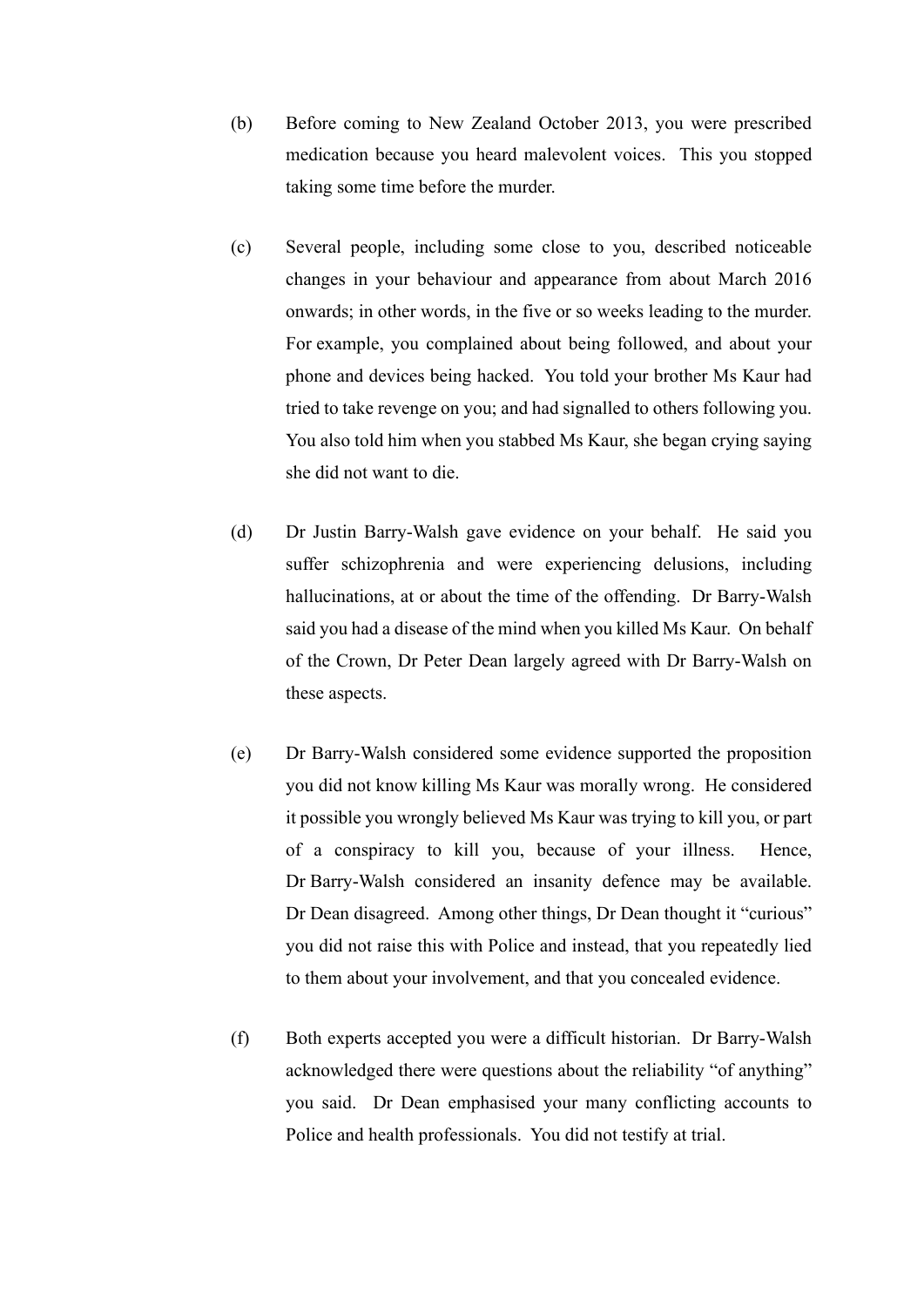[13] The jury rejected your insanity defence—and swiftly—given the length of their deliberation relative to trial.<sup>[4](#page-5-0)</sup> It is sufficient to observe there was a mountain of evidence you knew killing Ms Kaur was morally wrong. Your actions after killing her speak for themselves; you did not want to be caught because you knew what you had done was very (morally) wrong. That said, it is common ground your mental illness *is* relevant to the length of your minimum period of imprisonment. I return to this topic shortly.

[14] I earlier mentioned methamphetamine. In the months leading to Ms Kaur's death, you regularly purchased methamphetamine from two dealers. One described you as "pretty hungus".<sup>[5](#page-5-1)</sup> He said you were like "desperate" for it.<sup>[6](#page-5-2)</sup>

[15] At trial, the prosecution argued you consumed methamphetamine shortly before the murder. Contrary to the submission on your behalf, I find you did use that drug shortly beforehand. You bought methamphetamine that morning, and you went back to the same dealer looking for more. You told the probation officer who wrote the pre-sentence report in relation to your 2016 sentencing that you used methamphetamine an hour before the killing. Moreover, you appear to have taken methamphetamine when you were under stress. It is reasonable to assume you were under stress at that time.

#### **Victim impact**

[16] I have victim impact statements from Ms Kaur's mother and father, her brother and her cousin. As you know, one was read in court this morning.

[17] Unsurprisingly, Ms Kaur's parents find it difficult to express just how much their daughter's murder has affected them. Mrs Kaur says she struggles to do even the "simple things" in life. Mr Singh says his daughter's death caused him to become mentally unwell, so much so he could not run his businesses. Both found the trial traumatic.

<span id="page-5-0"></span><sup>&</sup>lt;sup>4</sup> The jury retired at approximately 10 am, 1 March 2022. At 1.54 pm, they sent a note saying, "we have a decision and are in full agreement". They delivered a unanimous guilty verdict at 2.13 pm.

<span id="page-5-2"></span><span id="page-5-1"></span><sup>&</sup>lt;sup>5</sup> Notes of evidence, p 211, lines 30 and 31.<br><sup>6</sup> Notes of evidence, p 211, line 32.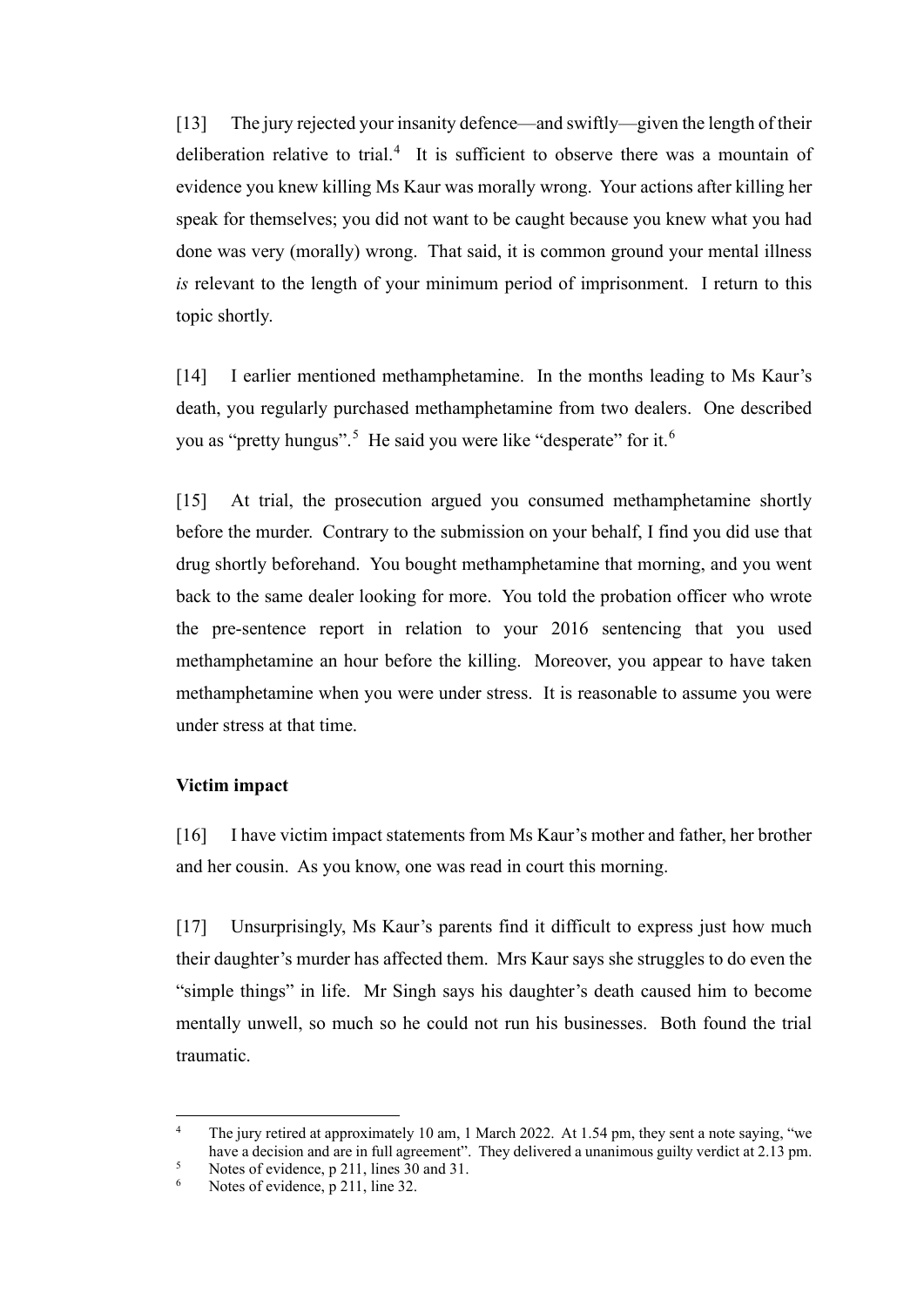[18] Ms Kaur's brother and cousin have been significantly affected too. Both struggle to trust others. Ms Kaur's cousin, Ms Dhillon, says her normal life has been taken away. Ms Kaur's brother says he is still haunted by the mortuary images of his sister.

#### **Aggravating factors**

- [19] Your offending has things that make it more serious than some murders:
	- (a) You used a weapon.
	- (b) You inflicted extreme violence.
	- (c) You failed to seek medical attention for Ms Kaur. Instead, you threw her body down a bank in the hope of hiding it. You also discarded evidence and repeatedly lied to Police. You implied your brother was responsible for the offending.[7](#page-6-0)
	- (d) Contrary to a submission on your behalf, you also breached Ms Kaur's trust. You and she had been together for about one year. She was pregnant with your child. Ms Kaur was entitled to look to you for protection.
	- (e) Ms Kaur was also vulnerable by circumstance: you attacked her while she was in the car sitting right next to you. She had little room to manoeuvre and nowhere to run. She was trapped.

[20] It follows the starting point for your minimum period would be significant even were it not for what I am about to talk about.

<span id="page-6-0"></span><sup>7</sup> Post-offence conduct is relevant. See *Carroll v R* [2018] NZCA 320 at [8]; *Frost v R* [2008] NZCA 406 at [40]; *Te Awa v R* [2014] NZCA 615 at [38]; *Kumar v R* [2016] NZCA 329, (2016) 28 CRNZ 32; and *Robertson v R* [2016] NZCA 99 at [82].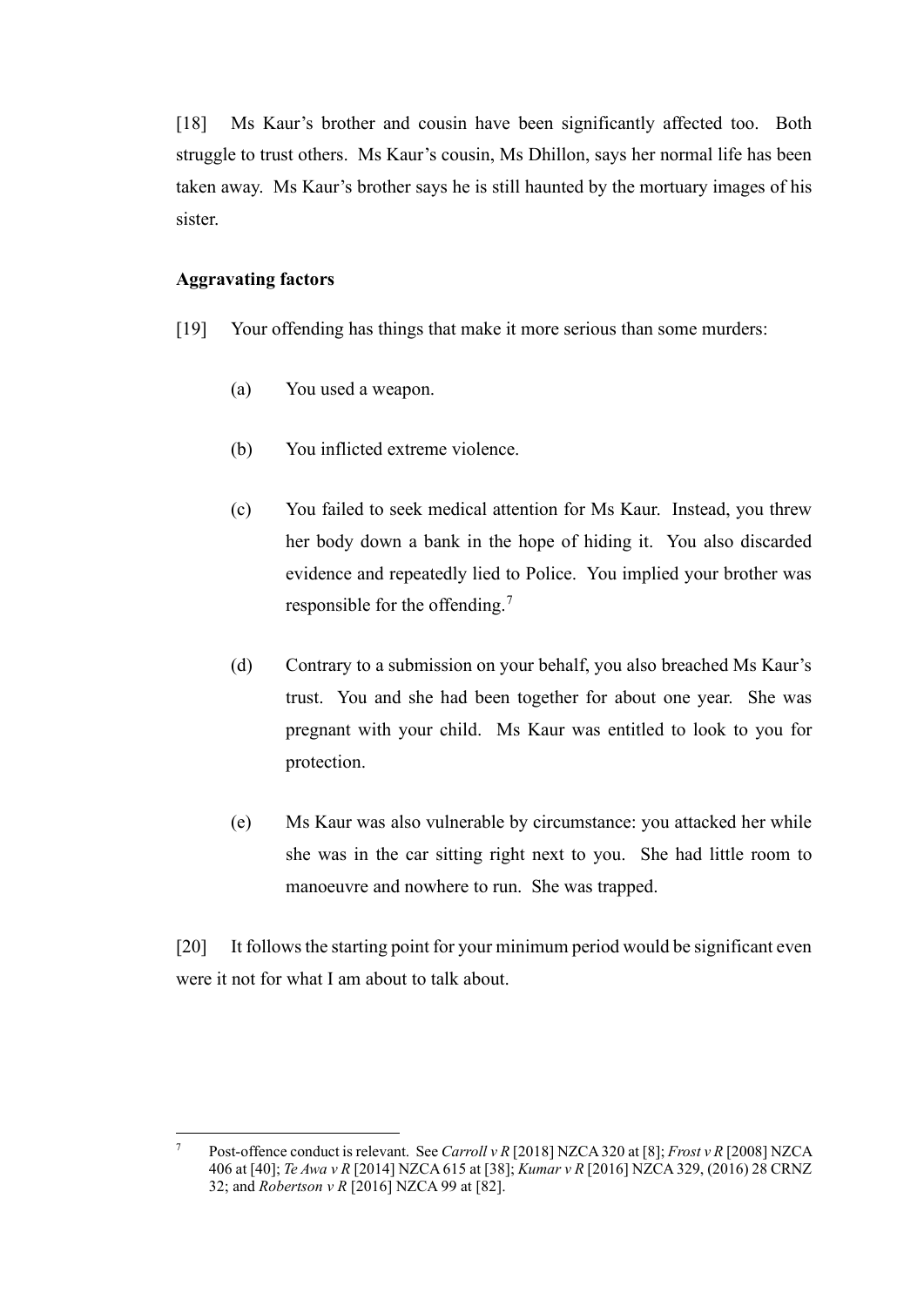#### **An especially bad murder**

[21] The law says a murder is especially bad if it is committed "with a high level of brutality, cruelty, depravity, or callousness".<sup>[8](#page-7-0)</sup> Your murder of Ms Kaur unquestionably meets this test. You do not argue otherwise. You inflicted no fewer than 30 wounds. These I do not repeat other than to note any of six could have been fatal. You twice stabbed Ms Kaur twice to the abdomen, knowing she was pregnant. Your attack was frenzied and sustained. And, as I said earlier, Ms Kaur was trapped. In 2016 the Court of Appeal described your violence as "barbaric".<sup>[9](#page-7-1)</sup> As trial Judge, I endorse that description.

[22] An especially bad murder requires a minimum period of at least 17 years' imprisonment unless such a period would be manifestly unjust.<sup>[10](#page-7-2)</sup>

[23] The law requires me to consider other cases in determining the starting point of your minimum period. Ideally, I would first determine what this would be without reference to the especially bad murder provision.<sup>11</sup> There are conceptual difficulties in doing so, because the most similar cases are caught by that provision. But, as I said earlier, the minimum period would be significant even without it. And, the many cases referred to me suggest the starting point should be not less than 18 years' imprisonment.<sup>12</sup> Expressed another way, a minimum period of 18 years is easily reached. You used brutal, cruel and callous violence in murdering your pregnant girlfriend.

[24] This is the same starting point as that endorsed by the Court of Appeal in 2017. The facts remain exactly as they were then, save for what is now known about your mental health. $13$ 

<span id="page-7-1"></span><span id="page-7-0"></span><sup>8</sup> Sentencing Act 2002, s 104(1)(e).<br> *Akash v R* [2017] NZCA 122 at [21].<br>
Sentencing Act 2002 s 104

<span id="page-7-2"></span><sup>&</sup>lt;sup>10</sup> Sentencing Act 2002, s 104.<br><sup>11</sup> *P y Williams* [2005] 2 NZI

<span id="page-7-3"></span><sup>11</sup> *R v Williams* [2005] 2 NZLR 506 (CA) at [52]; and *R v Harrison* [2016] NZCA 381, [2016] 3 NZLR 602 at [41] and [42].

<span id="page-7-4"></span><sup>12</sup> See *R v Gottermeyer* [2014] NZCA 205, the many cases cited therein at [80] and [81]; *Beazley v R*  [2020] NZCA 65; *R v Mareikura* [2014] NZHC 3244; and *R v Yad-Elohim* [2018] NZHC 2494.

<span id="page-7-5"></span><sup>&</sup>lt;sup>13</sup> Albeit, the Court of Appeal appears to have been told there were 29 wounds, not 30.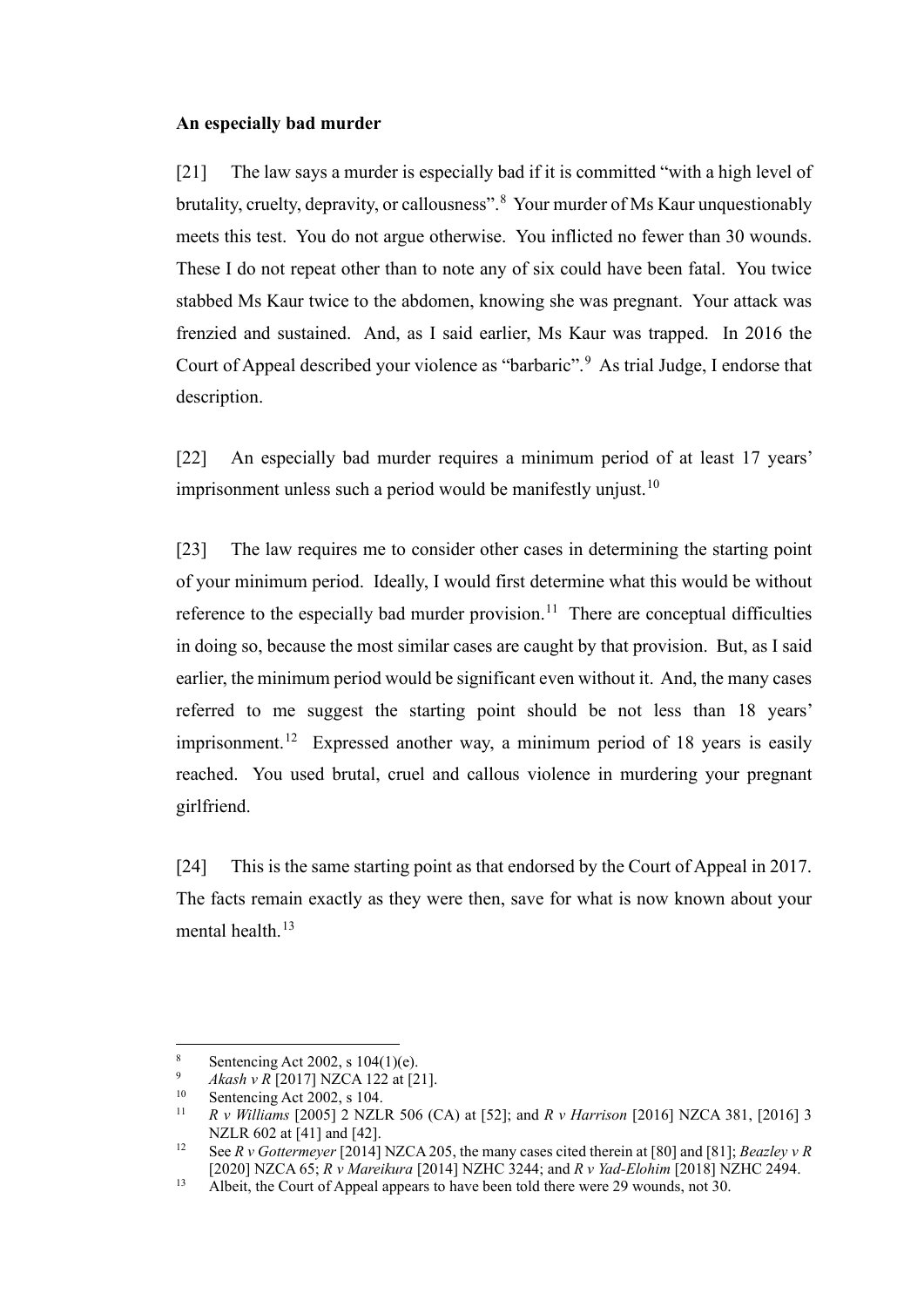[25] Ms Kincade QC says your mental health should affect both the starting point and discounts for mitigating features.<sup>14</sup> I consider the better approach is to address your mental health as a mitigating factor, albeit in a holistic way, at that juncture. It makes the analysis clearer, and easier to articulate.

[26] So, I begin with 18 years as the minimum period and now assess what deductions, if any, should be made for things that make your offending less serious.

#### **Mitigating factors**

[27] The prosecution argues your mental health was "only a contributory factor to [your] offending". It highlights your use of methamphetamine, including before the offending; the volatility of your relationship with Ms Kaur; and your tendency for suspicion and jealousy. It says any deduction from the 18-year starting point for your mental health should be not more than two years.

[28] You argue your mental illness contributed significantly to the offending and should result in a 20 percent reduction, or approximately three years and seven months.

[29] On this topic, I am helped by post-trial reports of Dr Dean and Dr Barry-Walsh. Dr Dean says because you were unwell, it is likely you were heightened emotionally at the time of the killing, and vulnerable to "persecutory misinterpretation of events". Dr Dean considers your psychosis was likely exacerbated by methamphetamine. Dr Barry-Walsh says "there is good evidence of a nexus" between your ill mental health and the offending, and an "indirect nexus" between the two also. Dr Barry-Walsh considers your mental illness contributed substantially to the offending. He appears to place less weight on the influence of methamphetamine and your latent tendencies, such as jealousy. I thank both experts for their assistance, here and at trial.

[30] The trial evidence revealed you as optimistic about your future with Ms Kaur, but also as jealous and insecure before your mental health materially deteriorated. I give some examples:

<span id="page-8-0"></span><sup>14</sup> Citing *R v Shailer* [2017] NZCA 38, [2017] 2 NZLR 629 at [45] and [46].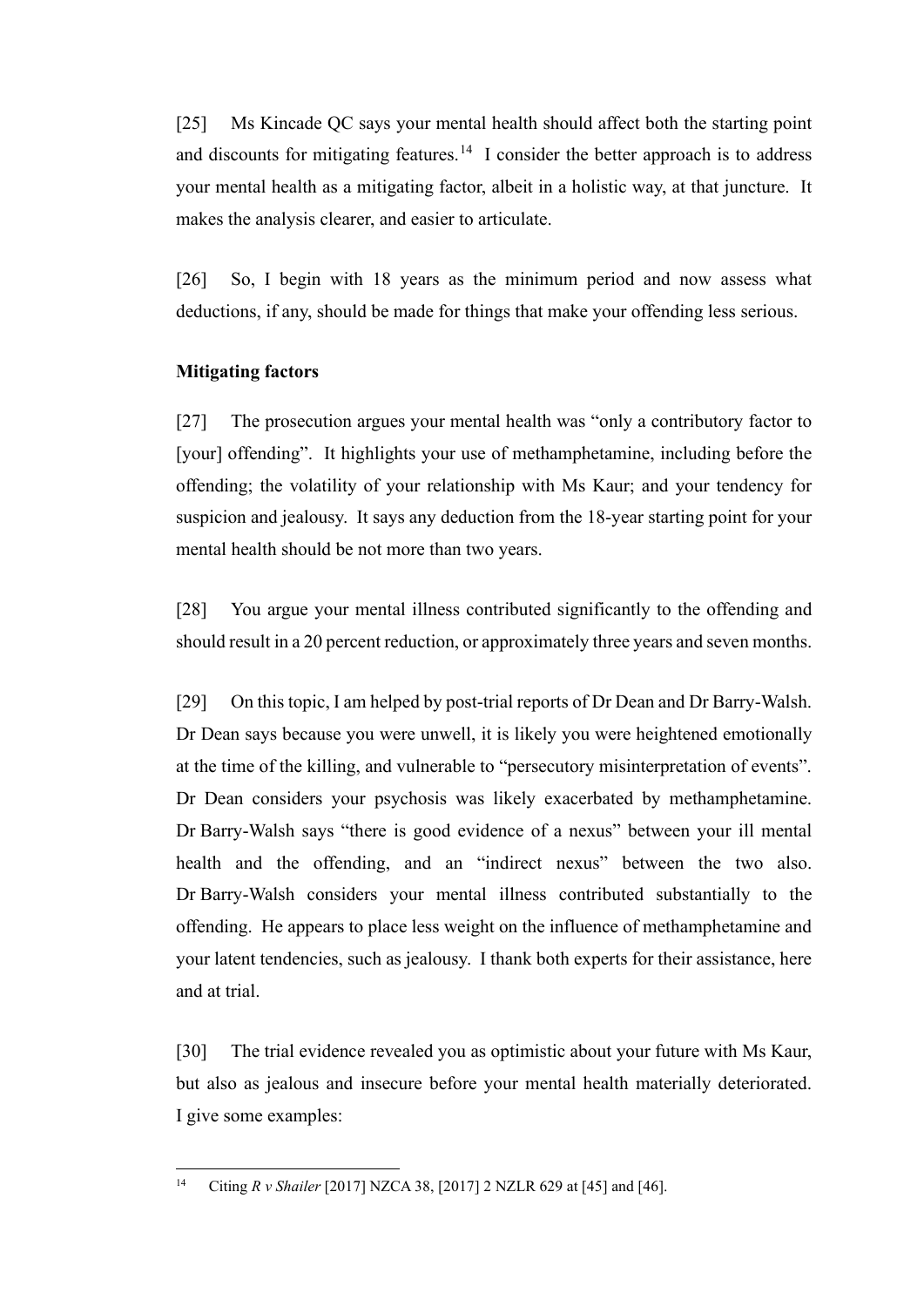- (a) In November 2015, you contacted Ms Kaur's father by telephone and text message. You said S, her legal husband, was of bad character as he did drugs and was involved with a gang. Nothing suggests this was true.
- (b) In or about January 2016, you asked one of your methamphetamine dealers to find S and threaten or "bash" him.[15](#page-9-0) You offered to pay the dealer \$1,200 for doing this.
- (c) In the early hours of 8 February 2016, you made Ms Kaur get up and turn on a light in her home to prove she was there, and not elsewhere in the company of another man.
- (d) Text messages on 7, 8, 20, 21, 23 and 24 February 2016 provide further evidence of your jealousy and insecurity in relation to Ms Kaur.

[31] You told the probation officer in relation to your 2016 sentencing you were suspicious of Ms Kaur's fidelity in the weeks before the offending. Doubtless, your illness aggravated this. However, your mental health noticeably deteriorated after the examples I have cited (from about March 2016). Furthermore, your relationship with Ms Kaur presented as unhealthy insofar as you and she spent much of your time alone, behind closed doors. As I said earlier, the relationship was volatile.

[32] Your methamphetamine use must not be overlooked either. You took that drug in the weeks leading to the murder and shortly before its commission. Its consumption played *some* role in the offending. I cannot be more specific; the drug's precise influence is impossible to determine.

[33] Your mental illness does not satisfactorily explain your many Police lies, or the steps you took to avoid detection.

[34] It follows I consider the correct position lies somewhere *between* that advanced by you and the prosecution. Your ill mental health had an appreciable role in the

<span id="page-9-0"></span><sup>&</sup>lt;sup>15</sup> Notes of evidence, pp 223 and 250.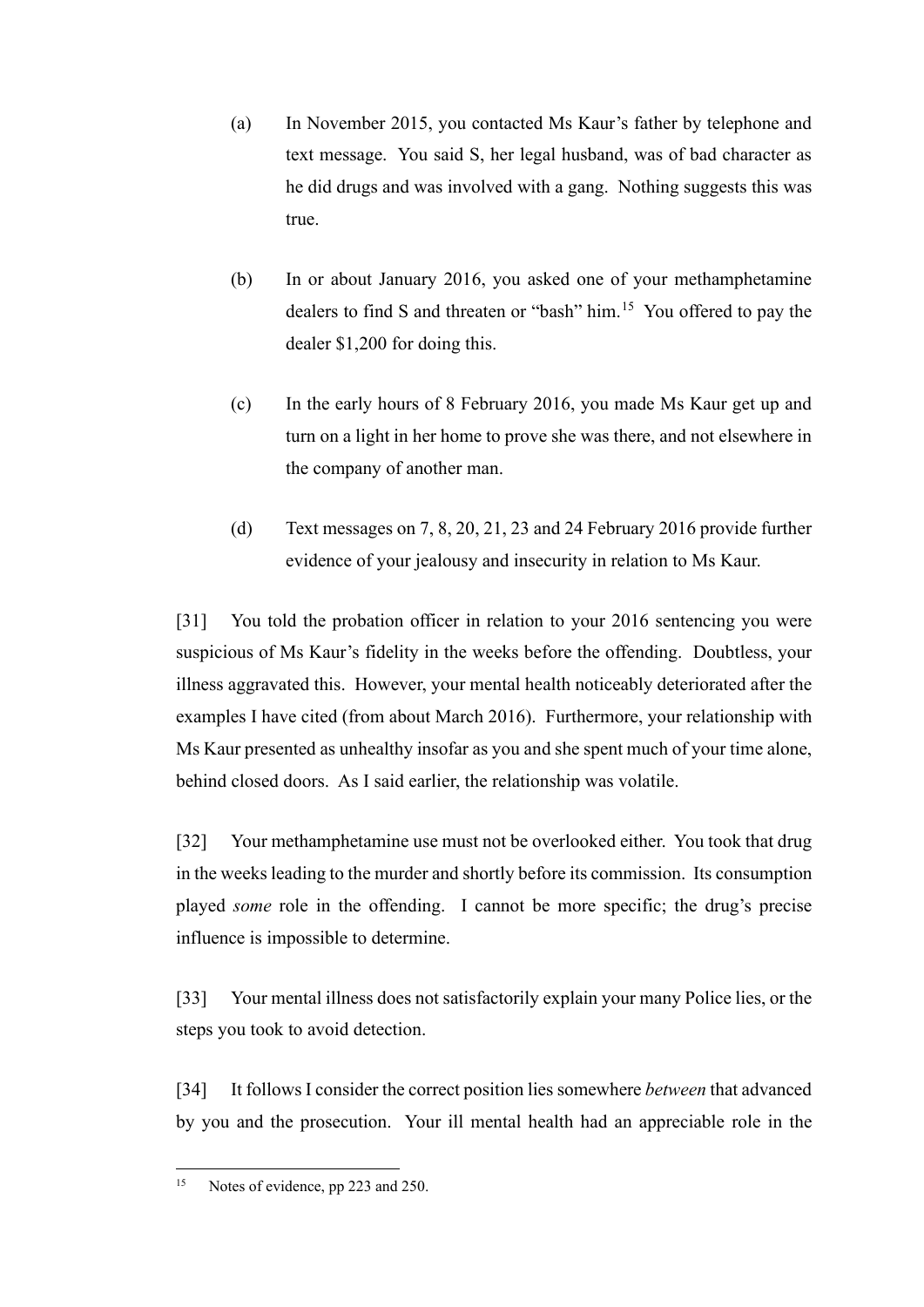offending, but not quite to the extent you contend. I would deduct three years from the 18-year starting point in acknowledgement of its influence on your offending, including its more general effects on your wellbeing at that time. In reaching this figure, I have, of course, considered case law.[16](#page-10-0) I repeat the obvious, each case turns on its facts.

[35] Ms Kincade argues the discount should also encompass your potential difficulties within prison. The extensive medical records referred to at trial reveal careful medical attention in a custodial context, and compulsory treatment remains possible under the Mental Health (Compulsory Assessment and Treatment) Act 1992. Another factor is relevant here. It is common ground your illness is proving difficult to treat; that methamphetamine consumption would increase risk; so too, your entry of another close relationship on release. Public safety is a legitimate consideration here. I confine the discount to three years.

[36] I make no discount for the fact you are a foreign national (and likely to be deported). You came to New Zealand in 2013 on a student visa. You have studied and worked here. You have good English.<sup>[17](#page-10-1)</sup> And, your brother lives here.

[37] Ms Kincade argues I should deduct a total of 15 percent because of your age, lack of criminal record, and remorse. This contention must be analysed within the especially bad murder framework. The Court of Appeal has repeatedly said these factors, and ones like them, typically have little purchase in this context.<sup>18</sup> Your age (24) and lack of criminal record underscore the role played by your ill mental health in the offending; they do not justify additional discount. Nothing exceptional emerges in relation to either.

[38] Your alleged remorse is difficult to assess. Dr Barry-Walsh says exactly this, albeit he also says you have consistently reported a high level of remorse for

<span id="page-10-0"></span><sup>16</sup> *Hamidzadeh v R* [2012] NZCA 550, [2013] 1 NZLR 369; *Beazley v R* [2020] NZCA 65; *R v Yad-Elohim* [2018] NZHC 2494; *R v Gottermeyer* [2014] NZCA 205, *R v Mareikura* [2014] NZHC 3244; *Dawood v R* [2013] NZCA 381; *R v Singh* [2014] NZHC 1246 and *R v Tu* [2016] NZHC 1780.<br>The interpreter was released early at trial as he was not needed.

<span id="page-10-2"></span><span id="page-10-1"></span><sup>17</sup> The interpreter was released early at trial as he was not needed. 18 *Hamidzadeh v R* [2012] NZCA 550, [2013] 1 NZLR 369 at [86]–[89]. Recent examples include *Smith v R* [2021] NZCA 318 at [44] and [54]; *Momoisea v R* [2019] NZCA 528 at [31]; and *Christison v R* [2017] NZCA 168 at [29]–[32].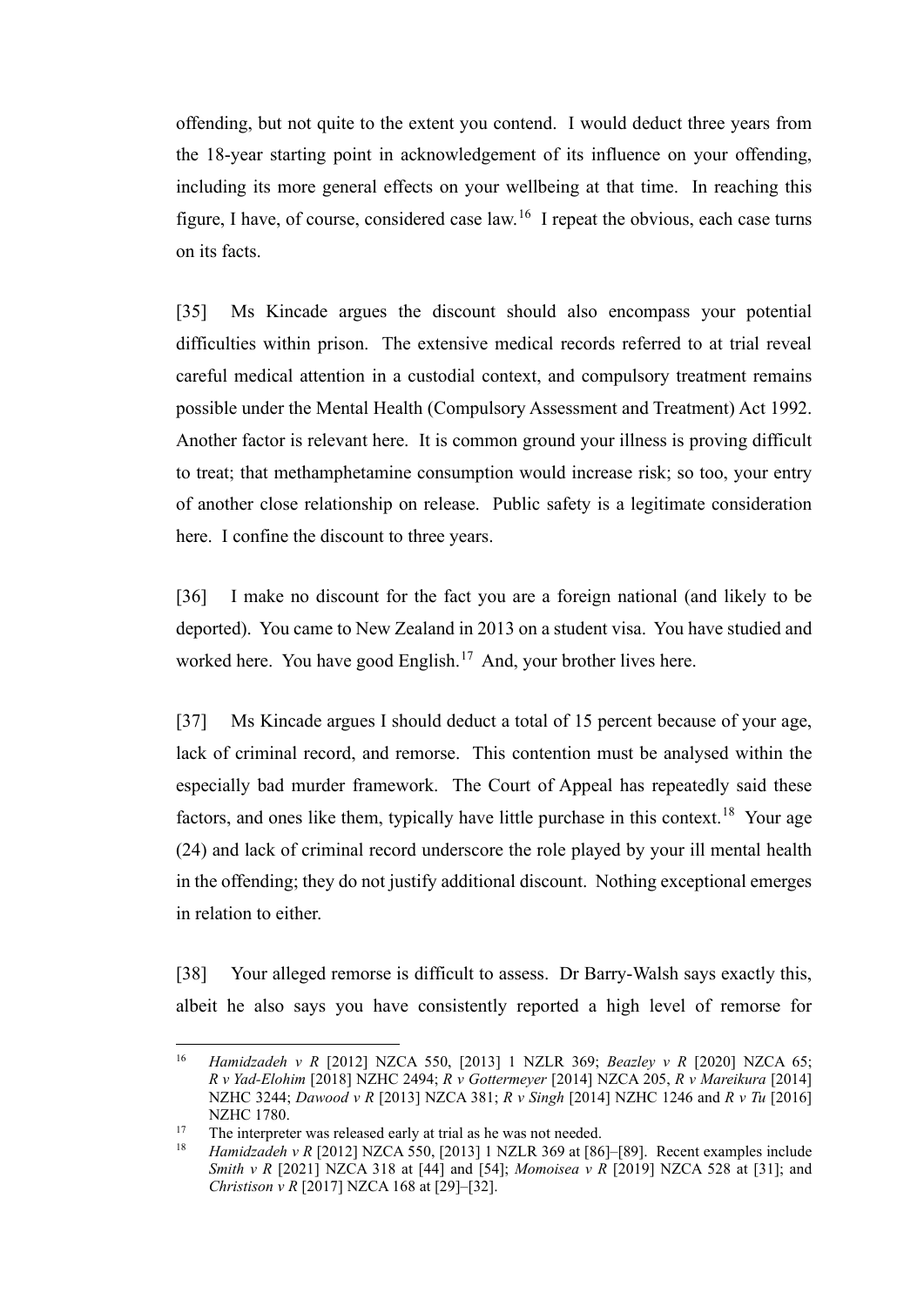Ms Kaur's death. You told the probation officer who wrote your recent pre-sentence report that you wished to relay that you are sorry and that you are struggling to deal with Ms Kaur's loss—something apparently underscored by the fact you now suffer depression.[19](#page-11-0) However, the same pre-sentence report says you maintain your innocence. By this, I assume you were saying that you believe you should have been found not guilty by reason of insanity. I repeat: there was a mountain of evidence you knew killing Ms Kaur was morally wrong.

[39] I accept you have exhibited some remorse. Again, your depression may well reflect that. However, I am not persuaded anything sufficiently exceptional exists here to warrant additional discount. Again, discounts in this context operate differently from those outside the especially bad murder provision.<sup>[20](#page-11-1)</sup> Moreover, your defence of insanity was rejected at trial, and the offending occurred six years ago. Ms Kaur's family had to re-live events by virtue of the 2022 trial. They and other members of the family found this traumatic.

#### **Manifestly unjust?**

[40] This means the minimum period would be 15 years. The question then becomes: would imposition of the presumptive minimum of 17 years be manifestly unjust?

[41] Reasonable minds could disagree here. On the one hand, you committed a truly awful murder of a person entitled to look to you for protection. You used barbaric violence in doing so, and then you dumped Ms Kaur's body. Moreover, the law says I may not lightly depart from the especially bad murder provision. On the other hand, you were mentally ill at the time, and this influenced your offending. Your age and otherwise clean record underscore this feature.

[42] On balance, I am persuaded a 17-year minimum period would be manifestly unjust. A 15-year minimum period emphasises the role played by your mental health in the offending, while also acknowledging its brutal, cruel and callous nature.

<span id="page-11-0"></span><sup>&</sup>lt;sup>19</sup> Dr Dean says this "is not causally related to the offending (other than being an emotional consequence of [Ms Kaur's] death".

<span id="page-11-1"></span> $20$  See fn 18.